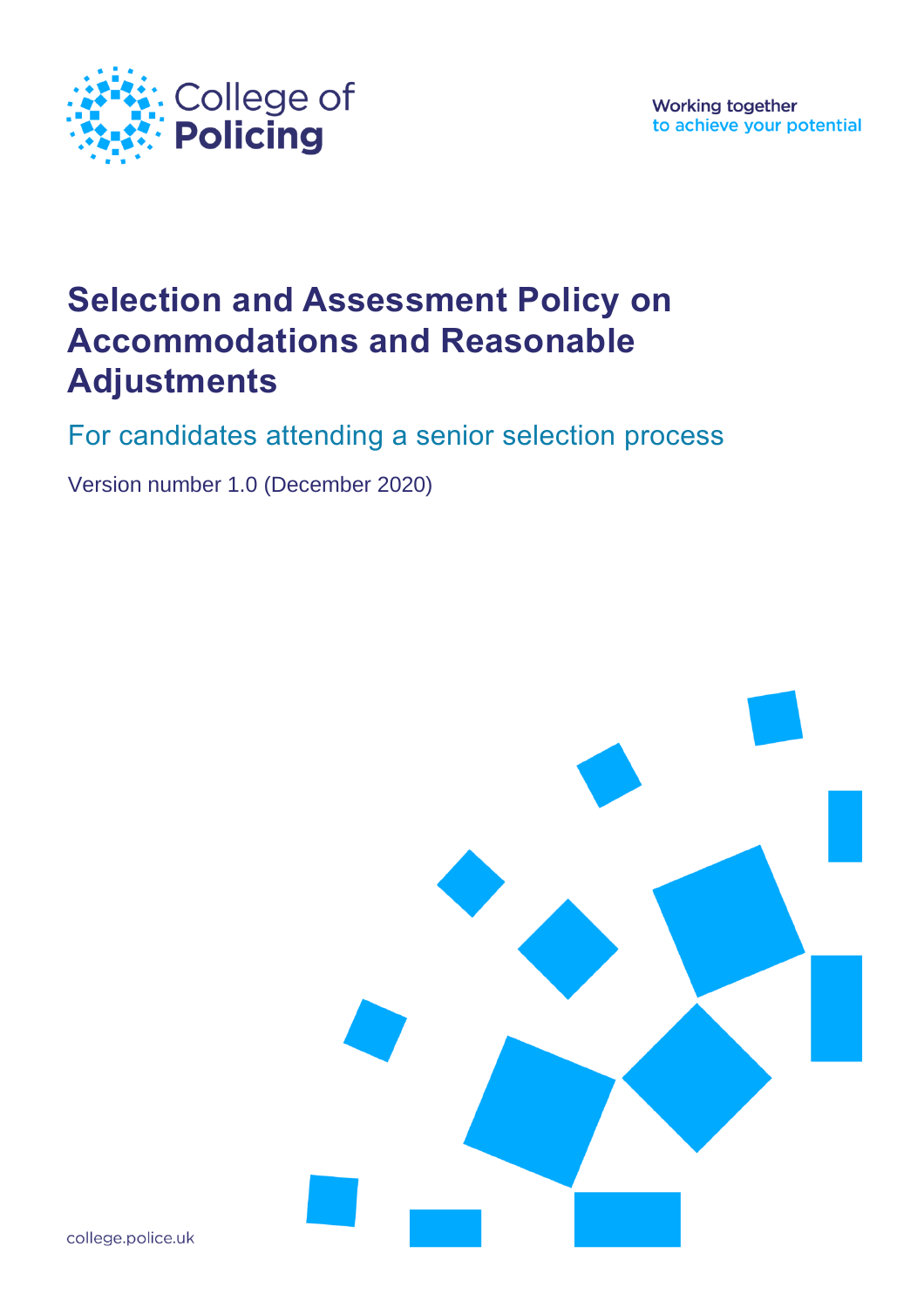College of Policing Limited Leamington Road Ryton-on-Dunsmore Coventry, CV8 3EN

Publication date: December 2020

© College of Policing Limited (2020)

All rights reserved. No part of this publication may be reproduced, modified, amended, stored in any retrieval system or transmitted, in any form or by any means, without the prior written permission of the College or as expressly permitted by law.

Anyone wishing to copy or reuse all or part of this publication for purposes other than expressly permitted by law will need a licence. Licence applications can be sent to **[contactus@college.pnn.police.uk](mailto:contactus@college.pnn.police.uk)**.

Where we have identified any third-party copyright material you will need permission from the copyright holders concerned.

For any other enquiries regarding this publication or to request copies in accessible formats please contact the College on 0800 4963322 or **[contactus@college.pnn.police.uk](mailto:contactus@college.pnn.police.uk)**.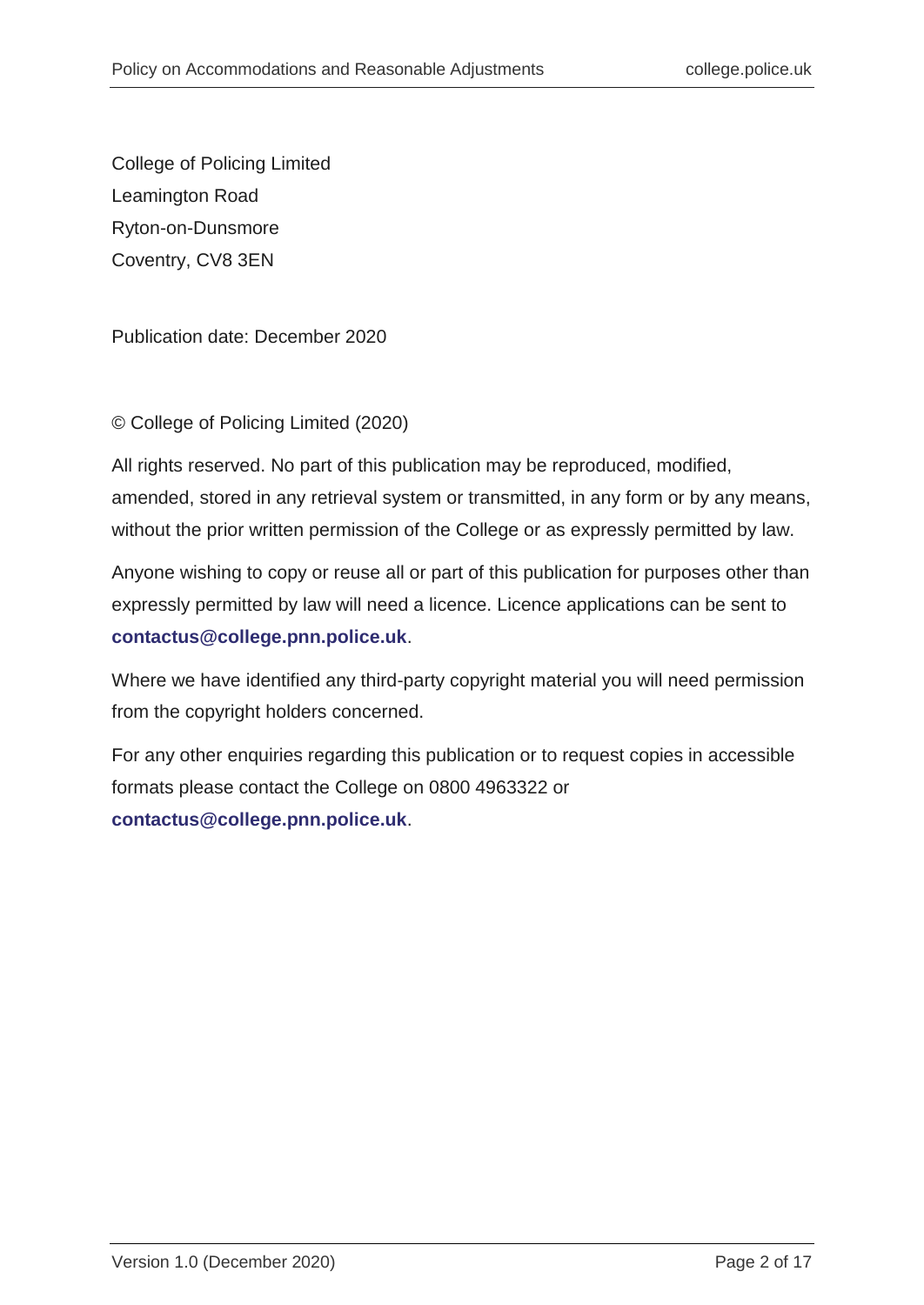# **Contents**

| 8. Process for applying for a reasonable adjustment or accommodation 9   |  |
|--------------------------------------------------------------------------|--|
| 9. Process if reasonable adjustments or accommodations are disagreed     |  |
| Appendix A – Example reasonable adjustment and accommodation declaration |  |
|                                                                          |  |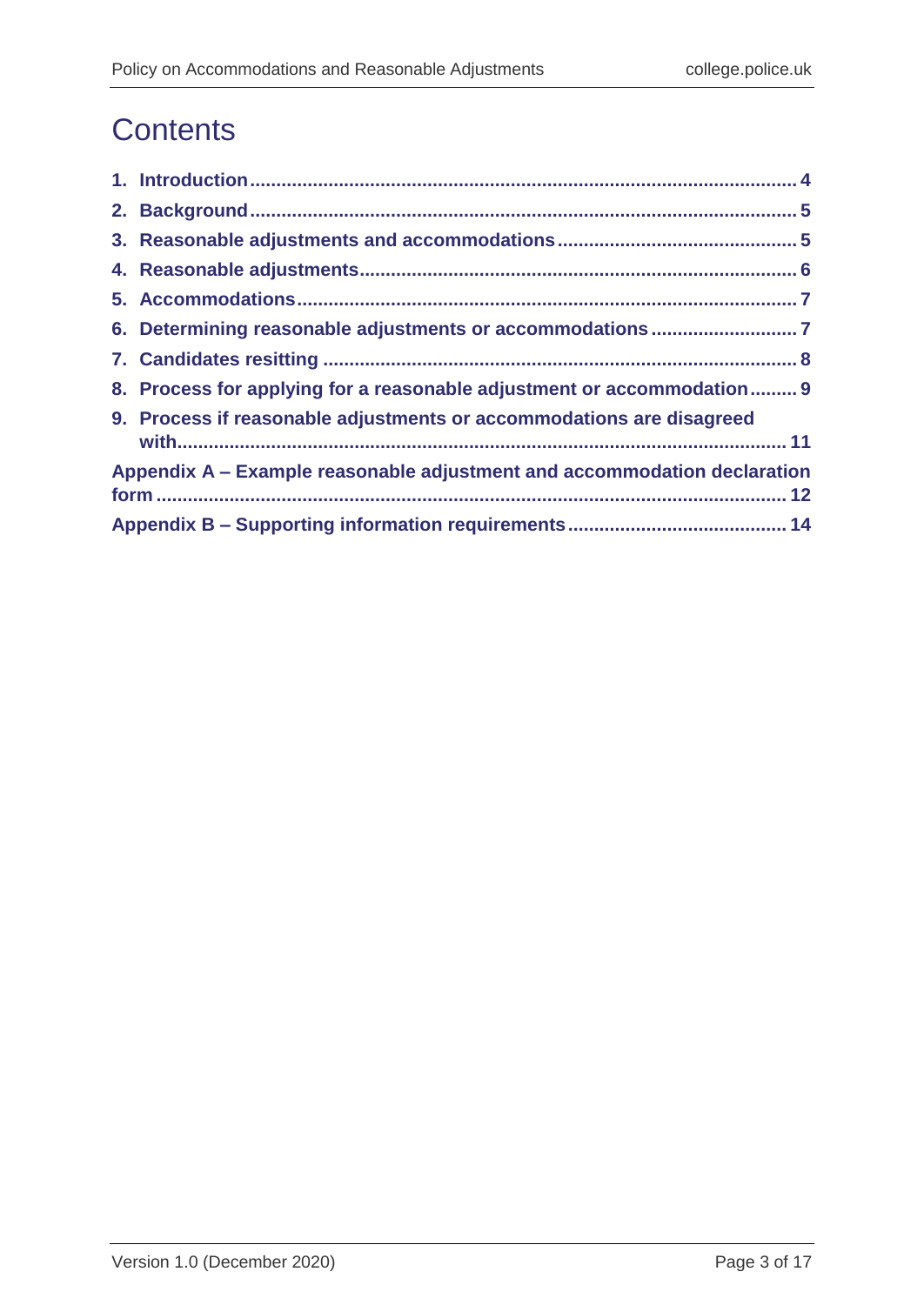# <span id="page-3-0"></span>1. Introduction

- 1.1. This policy applies to candidates requesting reasonable adjustments (RAs) or accommodations for College of Policing's Selection and Assessment's (S&A) senior selection processes, which include the Fast Track National Assessment Centre for serving constables, Direct Entry (Inspectors and Superintendents) assessment centres, assessment processes for the Strategic Command Course (including senior PNAC and senior police staff assessment process (AP for the SCC)), and the Senior Leaders Development Centre (SLDC). For candidates sitting any other College of Policing S&A examination or assessment process, please refer to the RA and accommodation policy for the process you have applied to.
- 1.2. The College of Policing's S&A team are committed to providing valid, fair and reliable assessment products for the police service. In doing so, it is sometimes appropriate to make accommodations or RAs to these assessment products for candidates with particular requirements, to enable them to undertake a fair assessment.
- 1.3. The term 'specific learning difficulties' (SpLDs) is becoming less frequently used in the workplace when referring to dyslexia and related conditions, as it is considered to be a term focused more on education than the workplace. The Division of Occupational Psychology working group in this area is called the Neurodiversity in Employment Working Group, and the Department for Work and Pensions and some other public sector bodies have adopted the term 'neurodiversity' in place of SpLDs. From this point onwards, this policy will therefore use the terms 'neurodiversity' and 'neurodiverse conditions' to refer to those neurodevelopmental conditions termed SpLDs in previous S&A policies.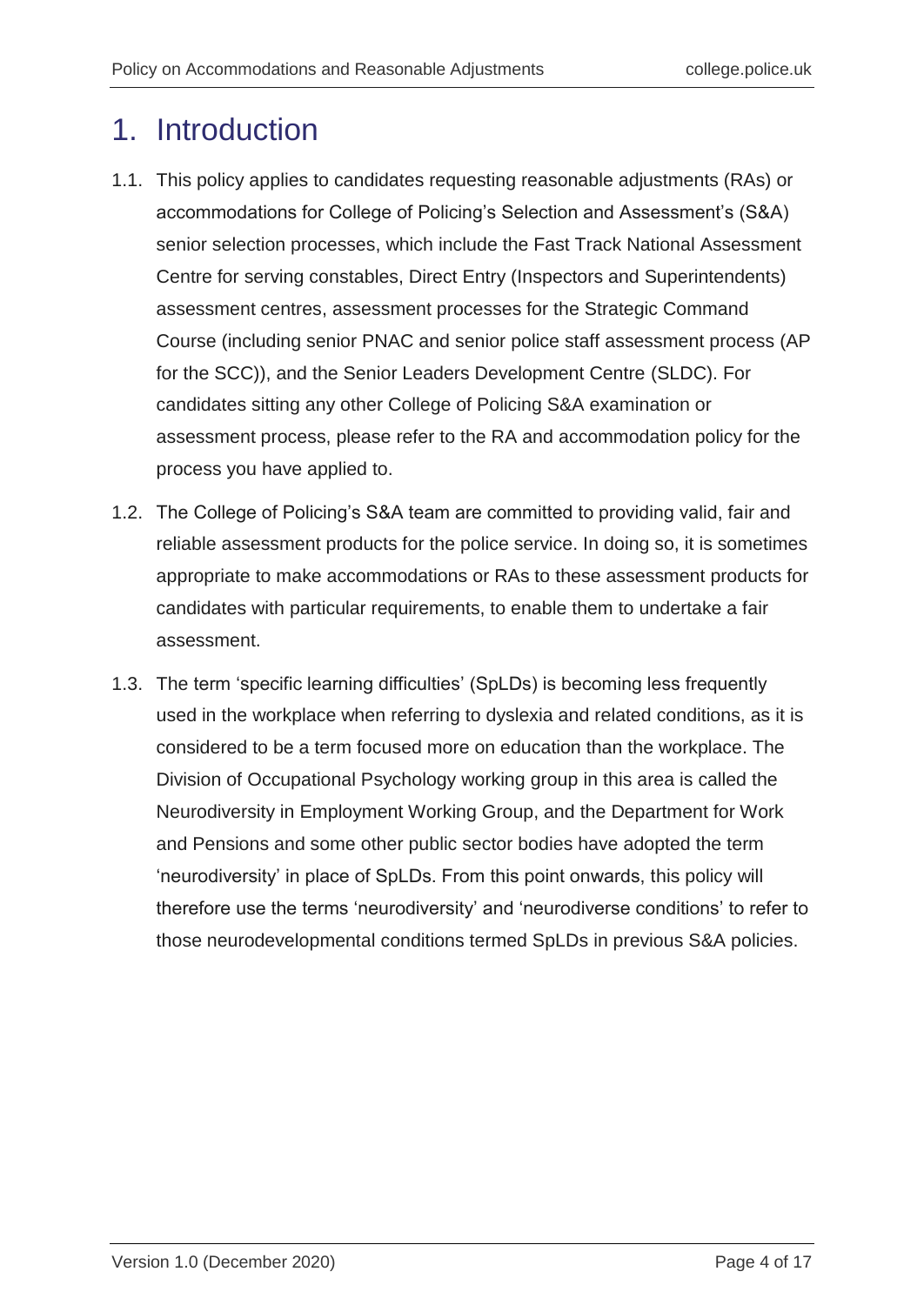## <span id="page-4-0"></span>2. Background

- 2.1. The Equality Act 2010 (the Act) prohibits unlawful discrimination against people within specified protected characteristic groups. These are age, disability, gender reassignment, marriage and civil partnership, pregnancy and maternity, race, religion or belief, sex, and sexual orientation.
- 2.2. The Act requires the College of Policing, police forces and agencies to take steps to ensure that there is no unlawful discrimination against individuals within a protected characteristic group in a range of circumstances, covering the provision of goods, facilities and services, the exercise of public functions, disposal and management of premises, work, education and associations. This includes the provision of testing and assessment processes.
- 2.3. The aim of this document is to outline to forces, agencies and candidates the process by which candidates who feel they may require an accommodation or an RA can apply for this for an S&A senior selection process. This includes candidates who are requesting an RA because of a neurodiverse condition or other disability.

### <span id="page-4-1"></span>3. Reasonable adjustments and accommodations

- 3.1. As previously stated, the Act prohibits discrimination against people within protected characteristic groups that are specified in the Act. There are a number of circumstances under which candidates may require an accommodation or adjustment to their assessment. The most common of these is when a candidate has a disability and requests an RA. Under the Act, the College of Policing and police forces and agencies have a duty to make RAs to practices, premises and services to support a person with a disability at a 'substantial disadvantage' because of their disability, in comparison with people who do not have a disability. Failure to carry out this duty can constitute discrimination.
- 3.2. There are also instances when a candidate may request an accommodation because of a physical or mental condition that is not considered a disability.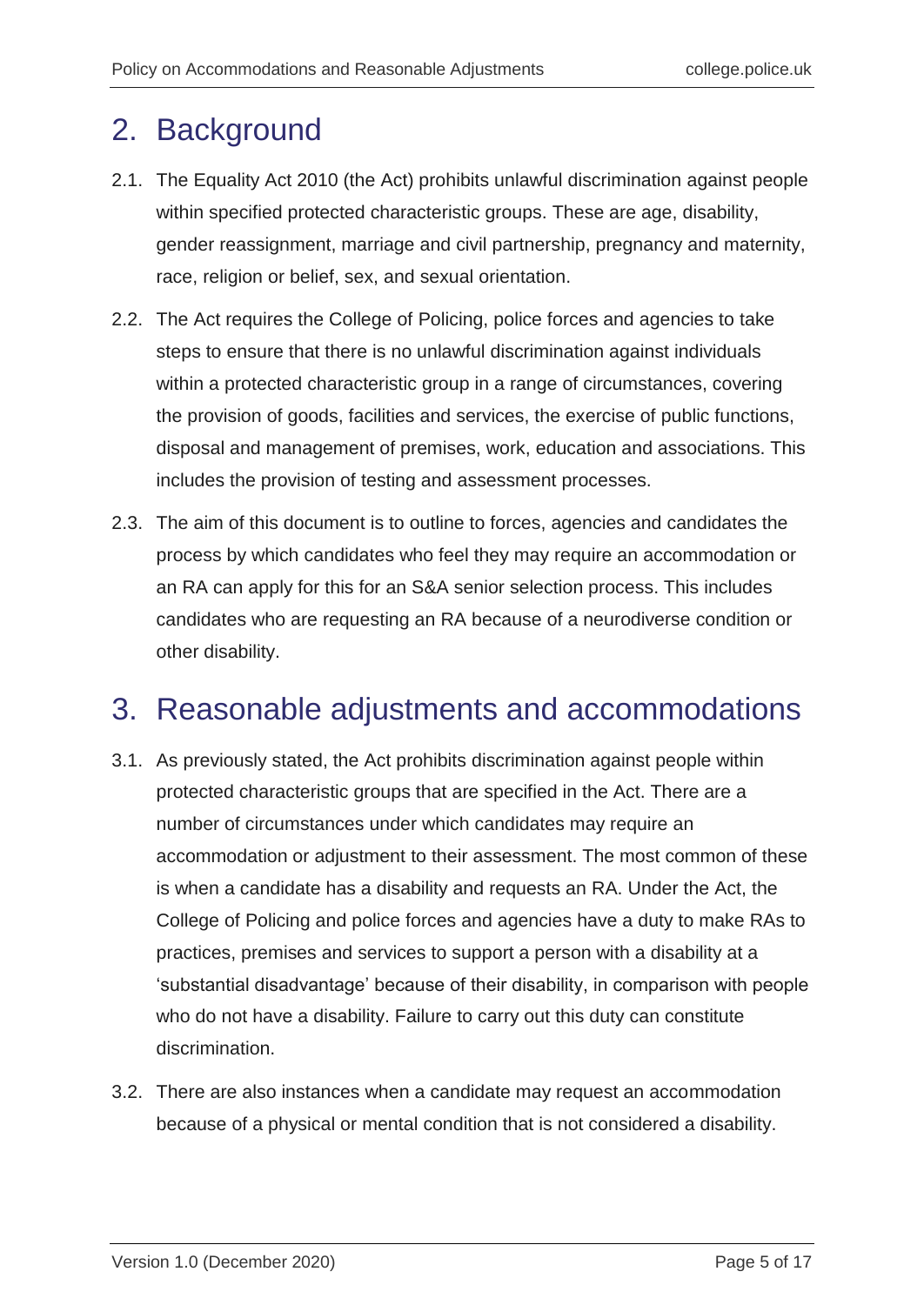3.3. An important distinction is made between an RA and an accommodation. An RA refers specifically to a requirement within the legislation relating to disability, whereas an accommodation may be considered and supported in a wider range of circumstances. An example of an accommodation would be allowing a candidate who has a bad back – but which did not meet the definition of a disability – to use a customised chair. The sections below provide more guidance on the circumstances in which an RA or accommodation might apply.

## <span id="page-5-0"></span>4. Reasonable adjustments

- 4.1. The Act defines a person with a disability as **'Someone who has a physical or mental impairment and the impairment has a substantial and long-term adverse effect on his or her ability to carry out normal day-to-day activities'**.
- 4.2. Only an individual who has a disability that complies with the above legal definition is entitled to an RA. However, those who have a condition that is not a disability may still be eligible to receive an accommodation and should refer to Section 5. A condition must have a long-term effect to be categorised as a disability. Schedule 1 of the Act tells us that to be long-term, the effect of the condition is likely to last, or must have lasted, for at least 12 months.
- 4.3. If a candidate is in doubt as to whether their condition meets the definition of a disability, they should seek clarification from a specialist. The guidance given under section 6 and Schedule 1 of the Act should be considered.
- 4.4. The Act's definition of a disability includes physical impairments (eg, hearing impairments, mobility impairments) and mental impairments or differences in functioning (eg, mental health conditions and neurodiverse conditions). Both physical and mental impairments are subject to the requirement that they meet the requisite criteria under the Act of having a substantial and long-term adverse effect on the individual. The term neurodiversity includes dyslexia, dyspraxia, dyscalculia, attention deficit disorder, specific language impairment (SLI) and Asperger's syndrome, among other differences.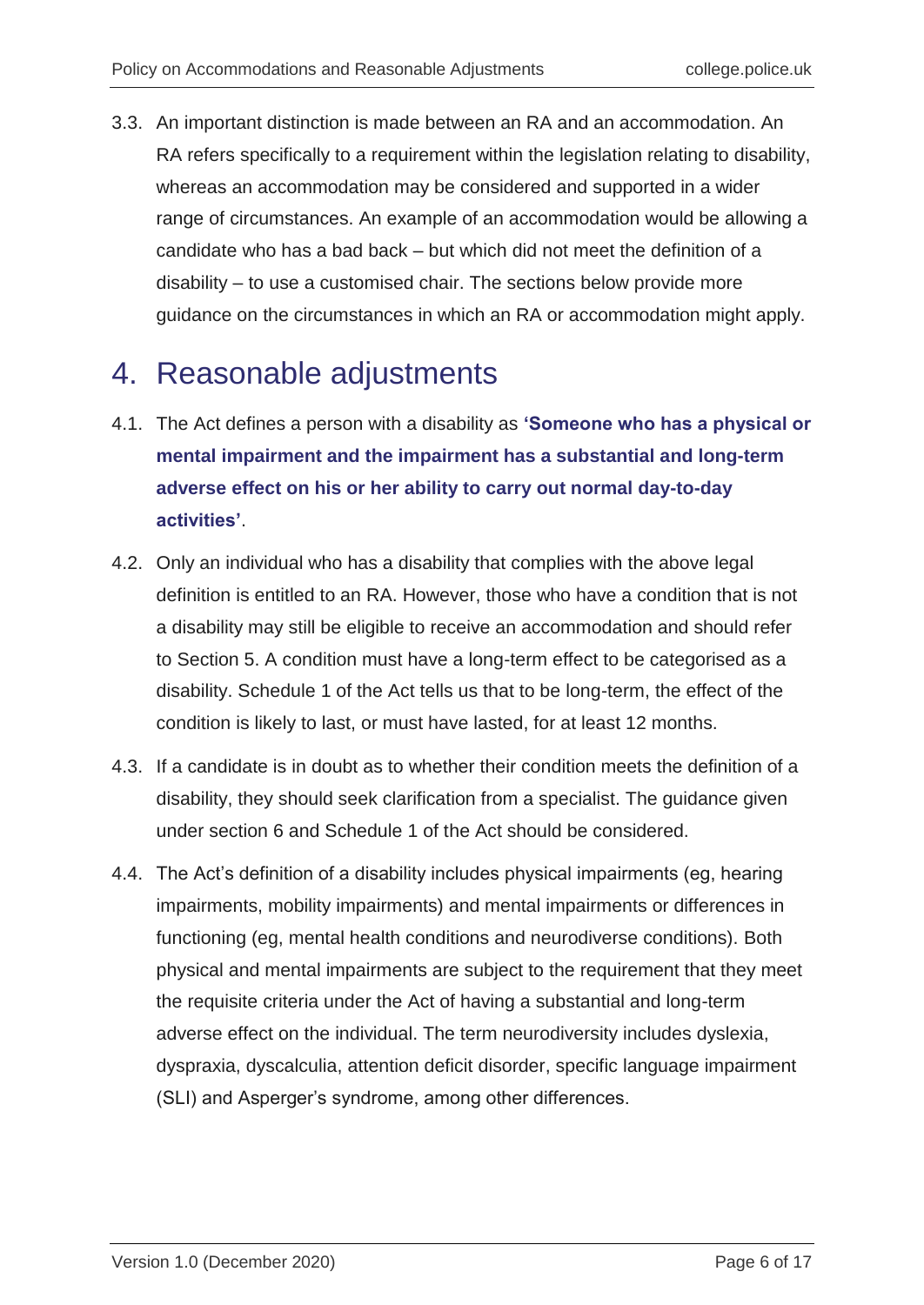## <span id="page-6-0"></span>5. Accommodations

- 5.1. The College of Policing aims to provide all candidates with a fair assessment and will aim to support requests for accommodations where these are appropriate. However, in considering whether an accommodation is appropriate, it is important to ensure that the accommodation does not change the standard that the candidate is being measured against, nor that the candidate is provided with an unfair advantage over other candidates.
- 5.2. It will be unlikely that an accommodation would lead to a candidate being awarded additional time in an assessment process, as this could potentially provide the candidate with an unfair advantage. It will also be necessary to consider the cost and logistical impact of supporting any accommodations and whether this is reasonable in the circumstances. For this reason, all requests will be considered on an individual basis.

# <span id="page-6-1"></span>6. Determining reasonable adjustments or accommodations

- 6.1. Every application for RAs or accommodations is considered individually to reflect the understanding that every individual has unique requirements. However, in determining any RAs, it is the responsibility of S&A to decide that the adjustment is 'reasonable'. The 'reasonableness' of any adjustment is determined by the following principles.
	- Whether or not the RA would affect the competency being assessed. RAs that affect what is being assessed could invalidate the measure of the candidate's suitability against role requirements. This would **not** be an RA.
	- **Whether the RA can reasonably be replicated in the working environment.** Where an RA is applied within the context of the assessment process but cannot be applied in an analogous way within the role, this would render the assessment invalid. This is because it cannot measure a candidate's suitability against role requirements. This would **not** be an RA.
	- **The RA should be sufficient to provide the candidate with an equal** opportunity to meet the requirements of the assessment process. However,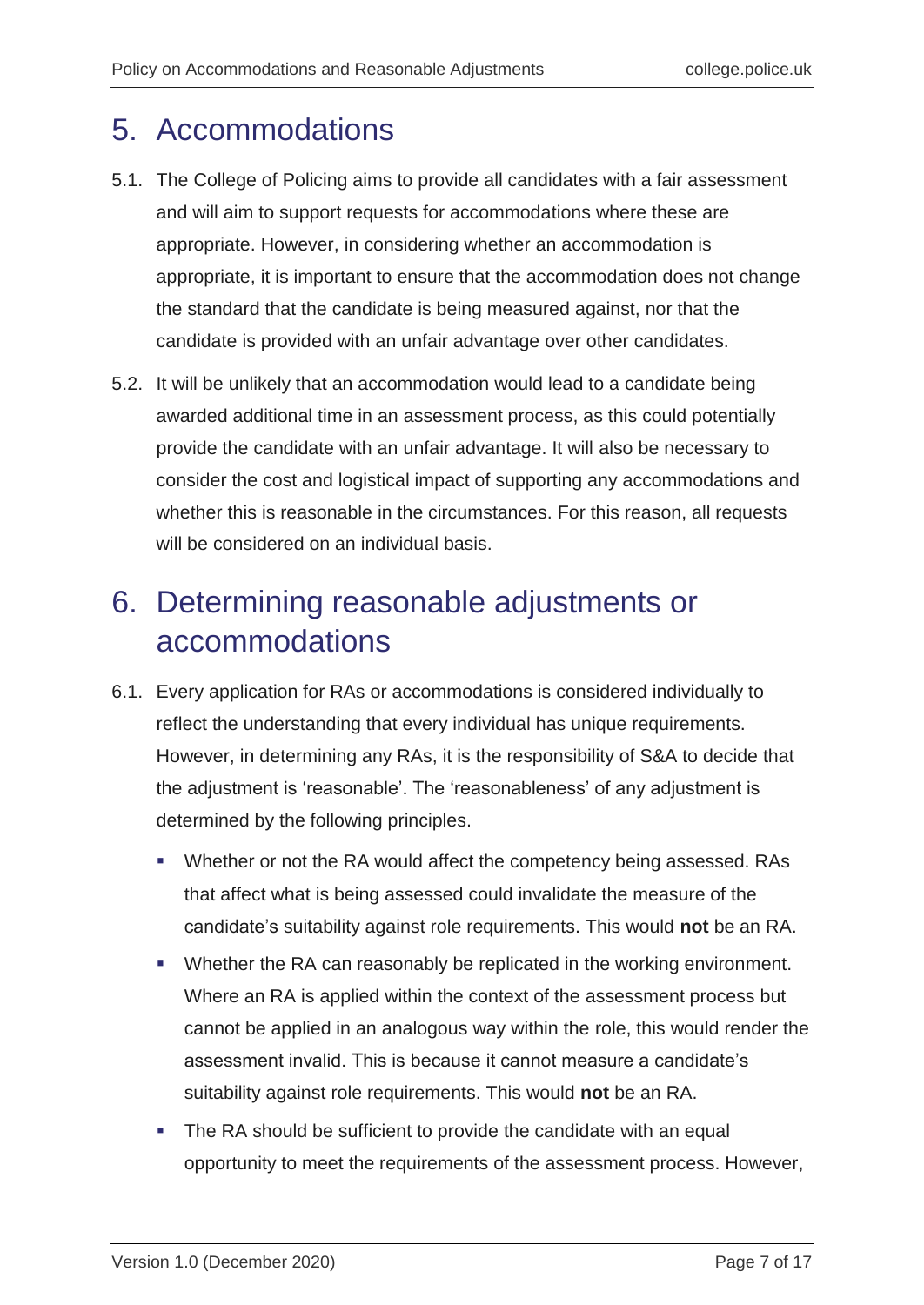the extent of the RA should **not** place the candidate at an advantage, as this would be unfair to other candidates.

It will also be necessary to consider the cost and logistical impact of supporting any accommodations, and whether they are reasonable in the circumstances. For this reason, all requests will be considered on an individual basis.

# <span id="page-7-0"></span>7. Candidates resitting

- 7.1. A candidate who was granted an accommodation or RA and failed to reach the standard at a S&A senior selection process will need to reapply for the accommodation or RA for any future attempts at the same process.
- 7.2. The candidate should declare on their reasonable adjustment and accommodation declaration form (Appendix A) that they are seeking an accommodation or RA provision and specify when they previously applied for this. S&A will then review whether this was for the same assessment process that they are applying to on this occasion. If the candidate was previously granted an RA or accommodation for the process, then the same will be granted again.
- 7.3. If a candidate has previously been granted RAs or an accommodation for a senior selection process but would like additional RAs or accommodations to be provided at a future assessment process, they will need to complete the declaration form (Appendix A) and provide supporting information to evidence their request. This will need to be reviewed to identify which RAs or accommodations would now be appropriate.
- 7.4. Please note that the provision of RAs and accommodations is based on an individual's needs at that specific time, as well as the context and format of the assessment processes. It therefore follows that the RA or accommodation will reflect the current situation and may not necessarily be consistent with previous provisions.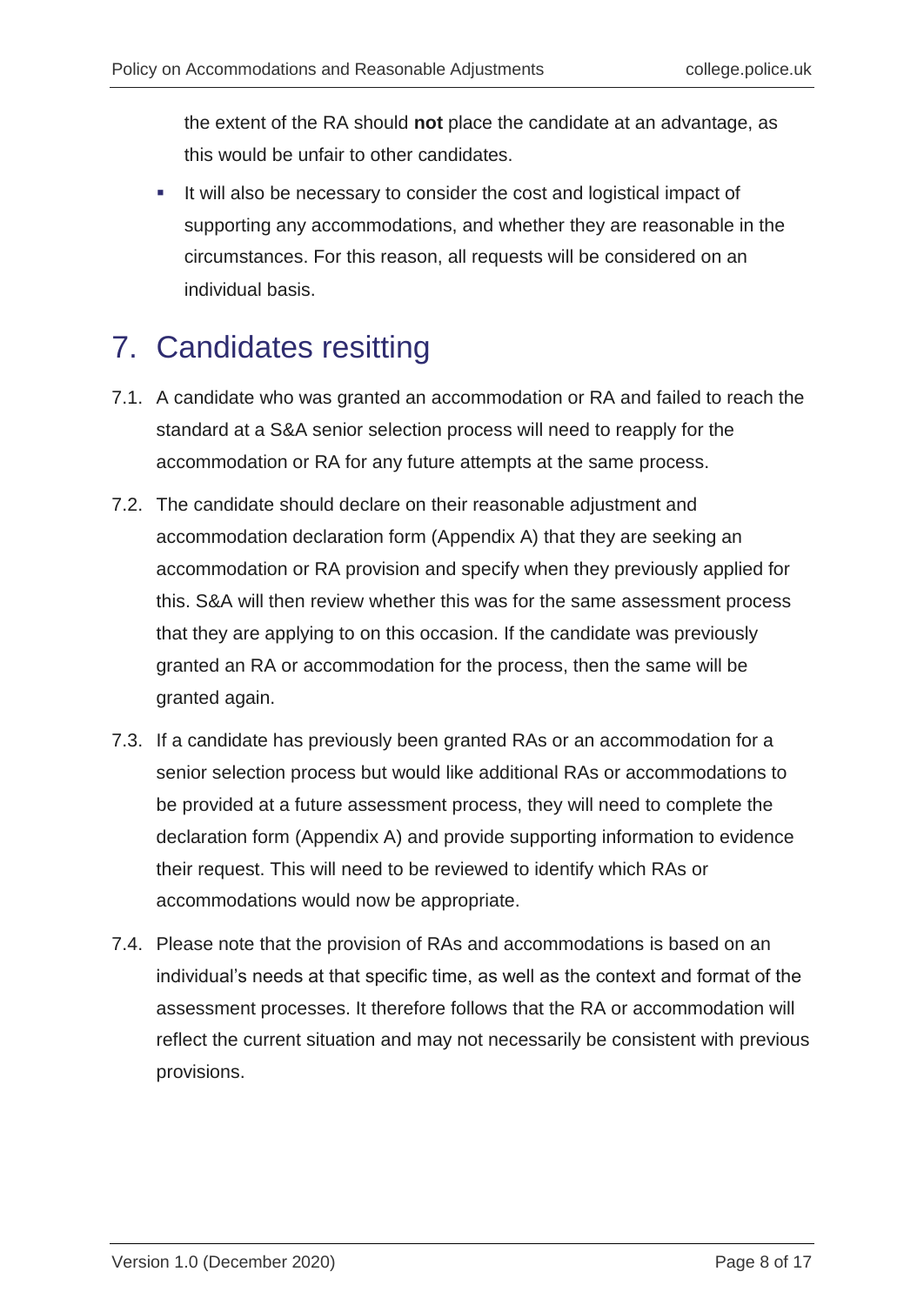# <span id="page-8-0"></span>8. Process for applying for a reasonable adjustment or accommodation

The section below provides specific guidance for candidates on the process for applying for a RA or accommodation for S&A's senior selection processes.

As the assessment provider, the College of Policing will be responsible for determining the RAs or accommodations that should be granted for its candidates and will communicate this with candidates. All medical reports or supporting information sent to the College of Policing by forces, agencies or candidates will be handled in accordance with the General Data Protection Regulation and the Data Protection Act 2018. Access will be strictly controlled to those individuals who need to be involved with establishing the correct provisions for the candidate. Where the College is provided copies of the medical information and reports, these will be deleted one year after the assessment process. During this time, they will be held securely and confidentially in a restricted area on the secure College network. For individual police forces' or agencies' policies in regards to information and data retention, please contact the force or agent directly.

There are six stages in the process of requesting a RA or an accommodation. This represents the process that will be followed in relation to all RA and accommodation requests. These stages are outlined below and are intended to ensure that candidates are treated fairly and on an individual basis.

In many instances where a candidate has requested an accommodation, it is likely that it will not be necessary to complete all of the steps outlined below, as these will not always be relevant. S&A and the force or agency will discuss this with the candidate, after the candidate has notified them. However, both candidates and forces or agencies should familiarise themselves with the details provided below.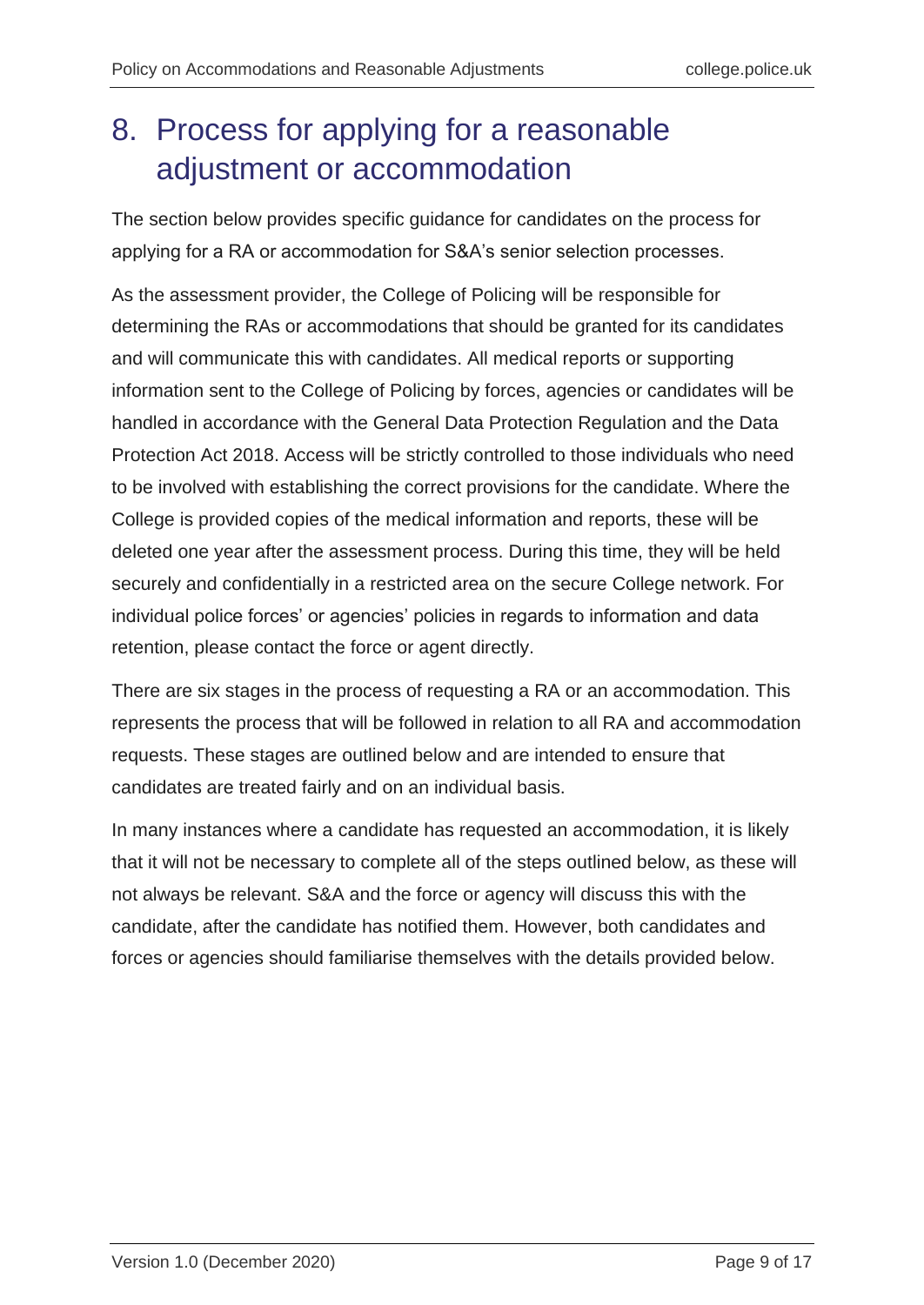#### Process for candidates when applying for reasonable adjustments or accommodations for an S&A senior selection process

#### Stage 1

If you believe that you require RAs or accommodations, you can declare this when applying for the senior selection process. You are not required to notify your line management of your application for RAs or accommodations.

After your declaration, the College of Policing senior selection team will contact you to check that you wish to apply for RAs or accommodation. If you wish to apply, then you will be sent a copy of the declaration form (Appendix A) and asked to provide supporting information.

If you have previously been granted RAs or an accommodation for the process you are applying to, then you will not need to submit supporting information. Instead, you just need to complete the declaration form.

#### Stage 4

After undertaking any consultation with you or the specialist, the psychologist will determine the RAs or accommodations that can be offered, based on the information they have been provided with. The psychologist will then communicate their decision with you, which will be one of the following.

- Outlining the recommended RAs or accommodations by way of an acceptance form.
- Advising that the information does not warrant RA or an accommodation.
- Advising that the supporting information contains insufficient details.

If you disagree with the decision, please refer to section 9 of this document.

#### Stage 5

If you agree with the RAs or accommodations offered, then you should sign and return the acceptance form to the senior selection team. This must be signed and returned at least two weeks prior to the commencement of the assessment process. Please note that this is two weeks prior to the assessment process overall, which will not necessarily be two weeks prior to your assessment date. This is necessary in order to provide sufficient time for the appropriate arrangements to be made.

If you attend an S&A senior selection process without having submitted a completed acceptance form, you will be offered a choice: to sign a disclaimer before continuing with the process without any RAs or accommodations; or to defer to the next scheduled process, if this is applicable and possible.

If you disagree with the RAs or accommodations offered, please refer to section 9 of this document.

#### Stage 2

You should complete and sign the declaration form and provide supporting information (if required), and return this to S&A's senior selection team. Forms should be submitted as soon as possible to ensure that your needs are met.

It is your responsibility to ensure that the supporting information contains the information required. See Appendix B for further details on what is required.

#### Stage 3

A psychologist dealing with the request on behalf of the College of Policing will review your declaration form and check the RAs or accommodation requested. If you have previously successfully applied for RAs or accommodations for the S&A senior selection process, then the same will be granted. If you have not previously applied, the psychologist will review your supporting information, checking it complies with the College's policy (see Appendix B).

#### Stage 6

You will sit the S&A senior selection process with the RAs or accommodations granted.

Once RAs or accommodations are agreed. there can be no further changes to these unless discussed and agreed with the senior selection team. If you request further or different RAs or accommodations, it may be necessary to delay your assessment process (where possible).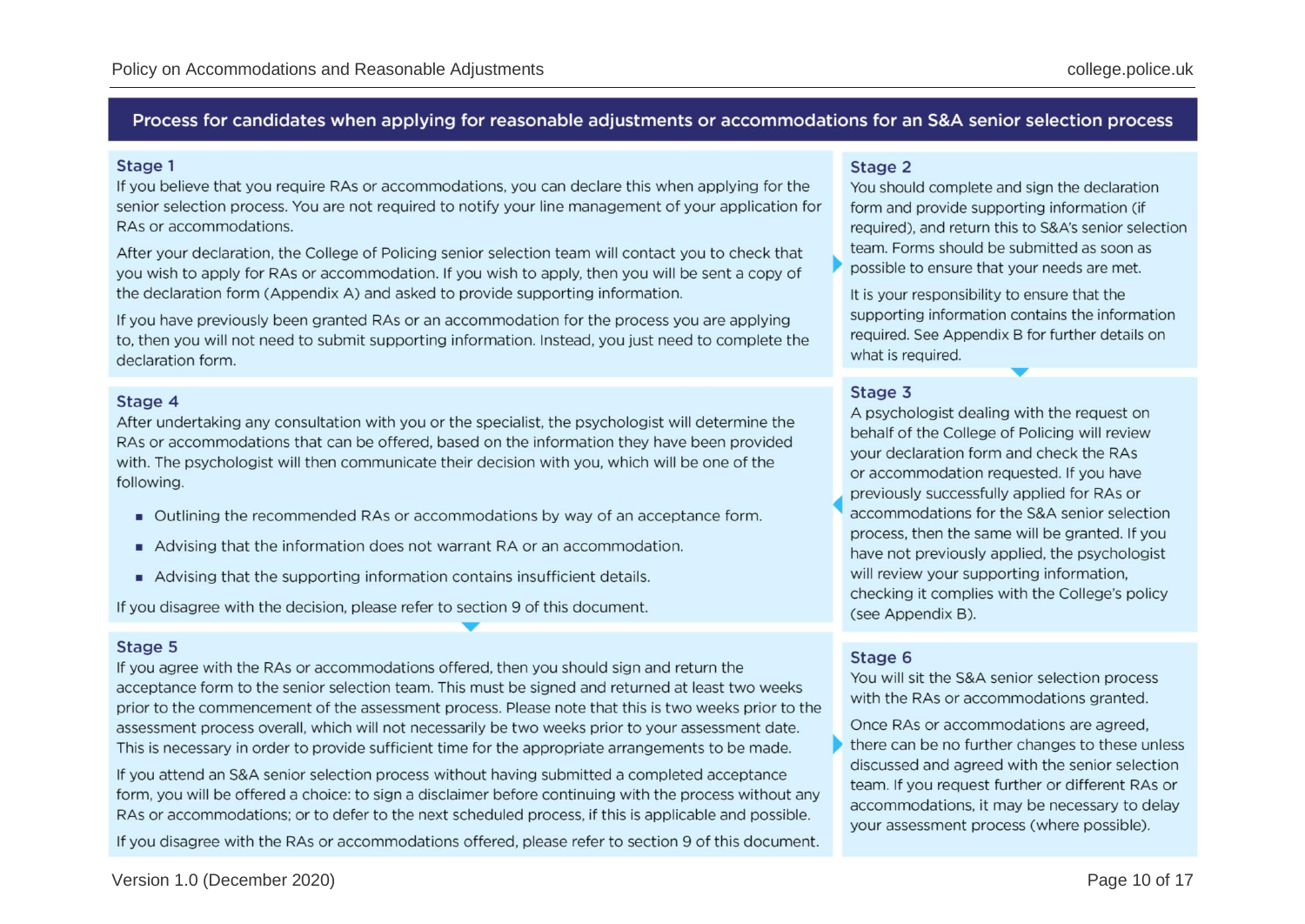# <span id="page-10-0"></span>9. Process if reasonable adjustments or accommodations are disagreed with

- 9.1. Where a candidate is advised that the information provided in the report does not warrant an adjustment or accommodation, or where a candidate disagrees with the adjustments or accommodations offered and they wish to appeal this, they should contact the College of Policing's senior selection team in the first instance. Where the report has provided insufficient information, the senior selection team will provide guidance as to what additional evidence is required.
- 9.2. Where a candidate disagrees with the adjustment being offered and no agreement can be gained through discussion, the psychologist should escalate the request to the College of Policing Reasonable Adjustment product lead within S&A. Where necessary, the College of Policing Reasonable Adjustment product lead will consider further action (for example, advice from an independent specialist who is an expert in RA requests for occupational assessments). However, it should be noted that the psychologists acting on behalf of the College of Policing will need to ensure that the suggested RAs or accommodations are reasonable, as set out in section 6 of this document.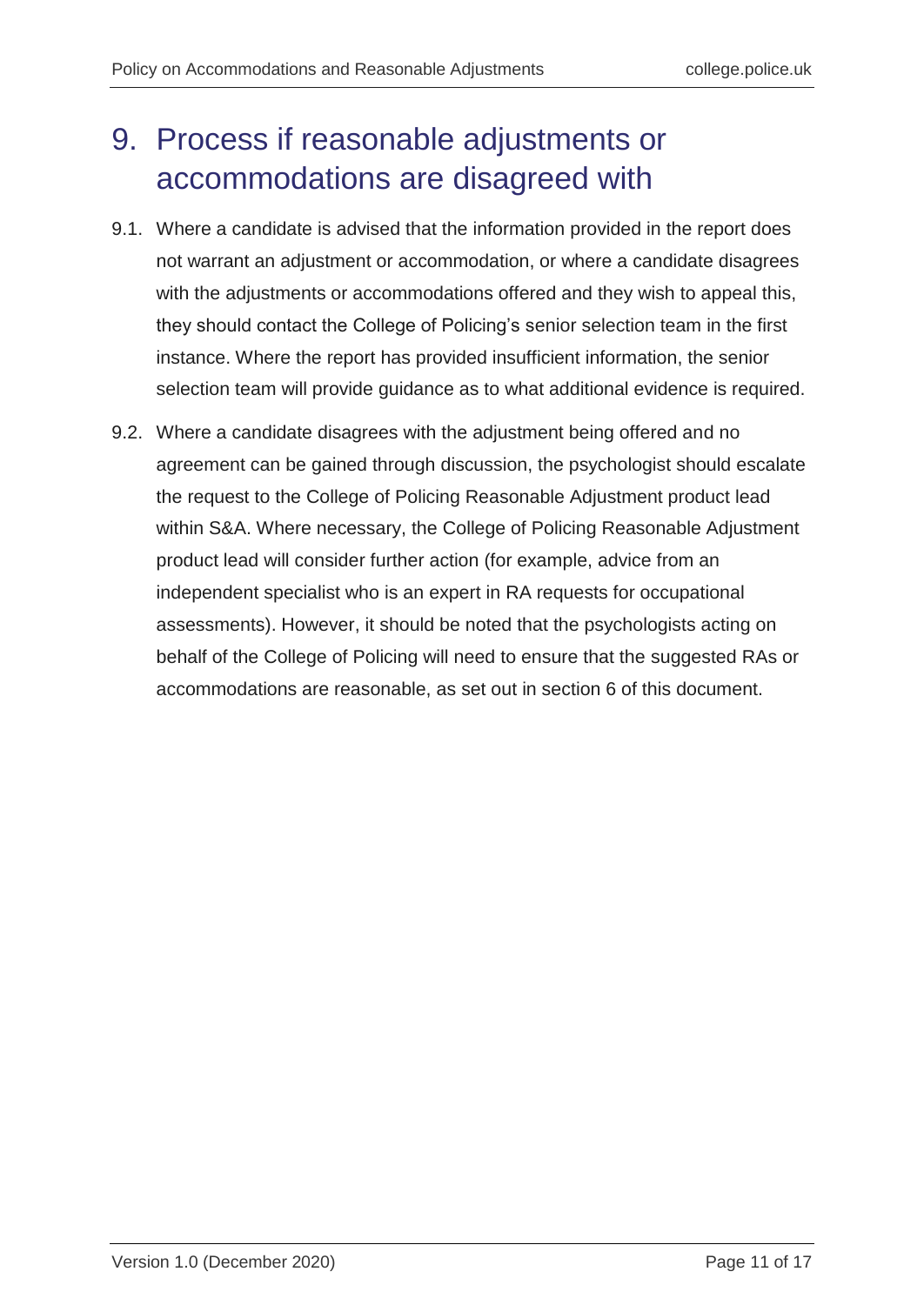# <span id="page-11-0"></span>Appendix A – Example reasonable adjustment and accommodation declaration form

**Reasonable adjustment declaration form for College of Policing S&A senior selection processes (to be completed by candidates and distributed by the force).**

| Name:                                                             |
|-------------------------------------------------------------------|
| Candidate number (if known):                                      |
| Police force or agency:                                           |
| <b>Process</b> (eg, Senior PNAC, AP for SCC, Fast Track or SLDC): |

**1. Will you require a reasonable adjustment or accommodation during the Senior PNAC, AP for SCC, Fast Track or SLDC assessment process?**

For instance, you may require a reasonable adjustment, such as extra time, or an accommodation, such as changing the background colour on your device's screen (where applicable).

| Yes |
|-----|
| No  |

**2. Have you previously been granted reasonable adjustments or an accommodation for a College of Policing process?** 

(Please note: processes include initial police recruitment processes and examinations.)



No

If Yes, please state the previous reasonable adjustments or accommodation you received and the date you received them: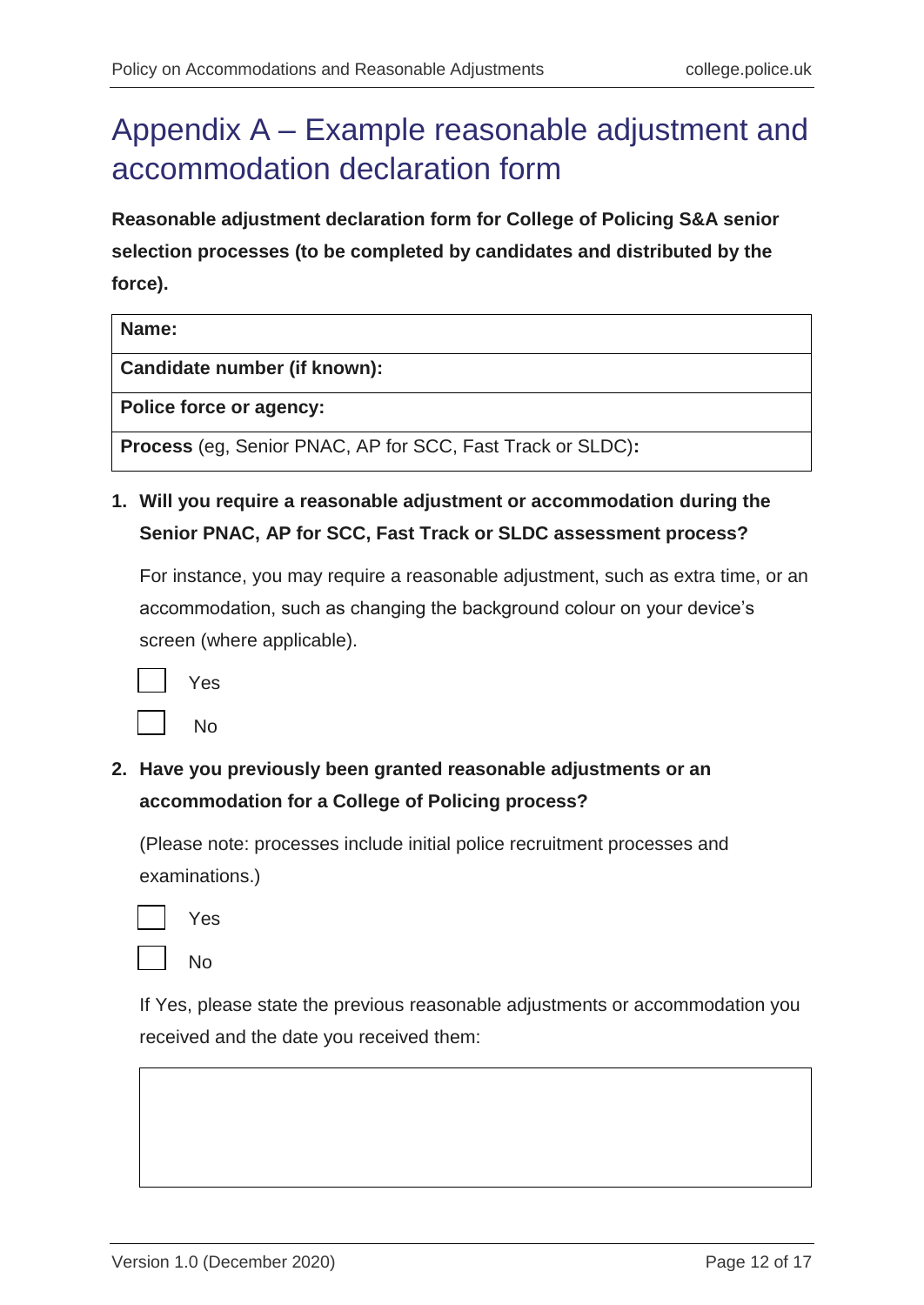### **3. What is your reason for requiring a reasonable adjustment or accommodation?**

Provide details of any disabilities, neurodiversities or conditions. These details better enable us to support you.

**4. Please state the reasonable adjustments or accommodation you would like to be provided with at the Senior PNAC, AP for SCC, Fast Track or SLDC process.**

### **Candidate declaration**

I declare that the above information and any supporting information I have provided is accurate and complete to the best of my knowledge. I consent for this information to be shared and used with the College of Policing, who will use it to process my application for reasonable adjustments or an accommodation.

I accept that the information will be stored on the secure College network and all associated documentation will be permanently deleted after 12 months of the assessment process. I also acknowledge that a positive indication of my requirement for a reasonable adjustment, by way of a Yes/No tick box, may be stored on the College's Assessment Information Management System (AIMS), and that this will be removed when my candidate identifiable information is deleted. In line with the AIMS retention policy, this will be three years or 30 years depending on whether I am unsuccessful or successful, respectively, in my chosen assessment process. I also understand that I may be required to provide additional supporting information from an appropriately qualified specialist to support my request and it is my responsibility to provide this to my force if required to do so.

| Name:      |  |
|------------|--|
| Signature: |  |
| Date:      |  |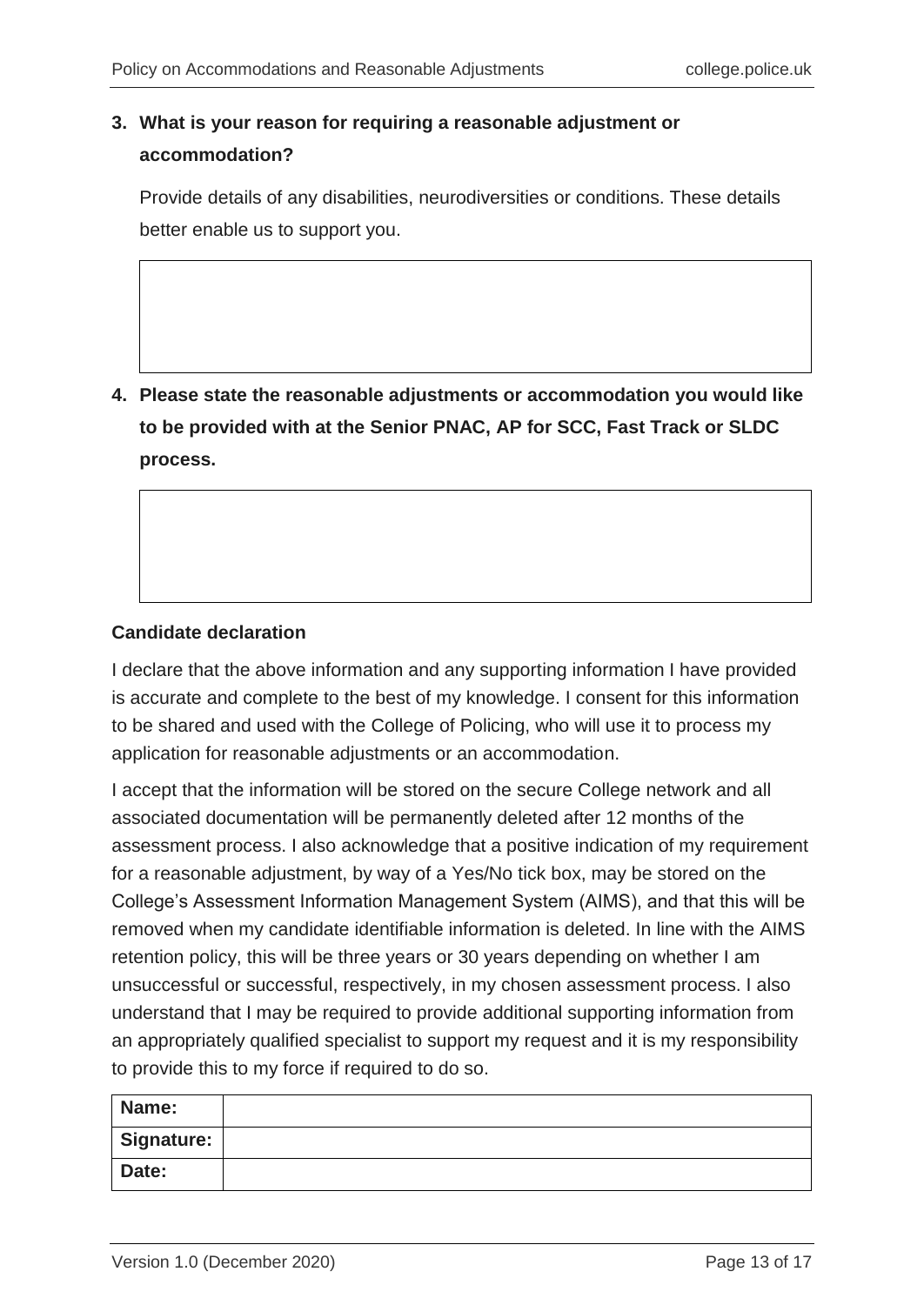## <span id="page-13-0"></span>Appendix B – Supporting information requirements

1.1. Where candidates are applying for an RA, they are required to provide supporting information. The purpose of the supporting information is to establish whether or not the candidate has a disability as defined by the Act. Secondly, where a candidate does have a disability, the purpose of the supporting information is to obtain initial recommendations about what may constitute an RA for the candidate.

**Please note:** in some instances where a candidate has requested an accommodation, no further information might be required. However, in all instances where a candidate is requesting an RA, the candidate will be required to provide supporting information (if the force does not hold any information) or evidence of previous RAs.

1.2. It is the candidate's responsibility to ensure that the supporting information provided contains the information required in order to offer RAs. The College of Policing will **not** be responsible for meeting the cost of any assessments or reports.

### Candidates with a disability or medical condition – supporting information requirements

- 2.1. Supporting information should take the form of a medical or specialist's report that provides information regarding the candidate's disability or the difficulties they experience. To ensure that the most appropriate RAs are granted, it is helpful if this also includes recommendations that would be helpful to the candidate within an assessment process. This will enable police forces to better support candidates by ensuring that the RAs they grant will meet their needs.
- 2.2. Psychologists working on behalf of the College of Policing will determine the RAs that should be granted based on the specialist's recommendations. Where these are not available, it may be appropriate to offer RAs, which have been found to help support candidates and create a level playing field. Where these are not available, these will be determined following a conversation with the candidate and/or discussion with the specialist (where possible), as well as with the force or agency.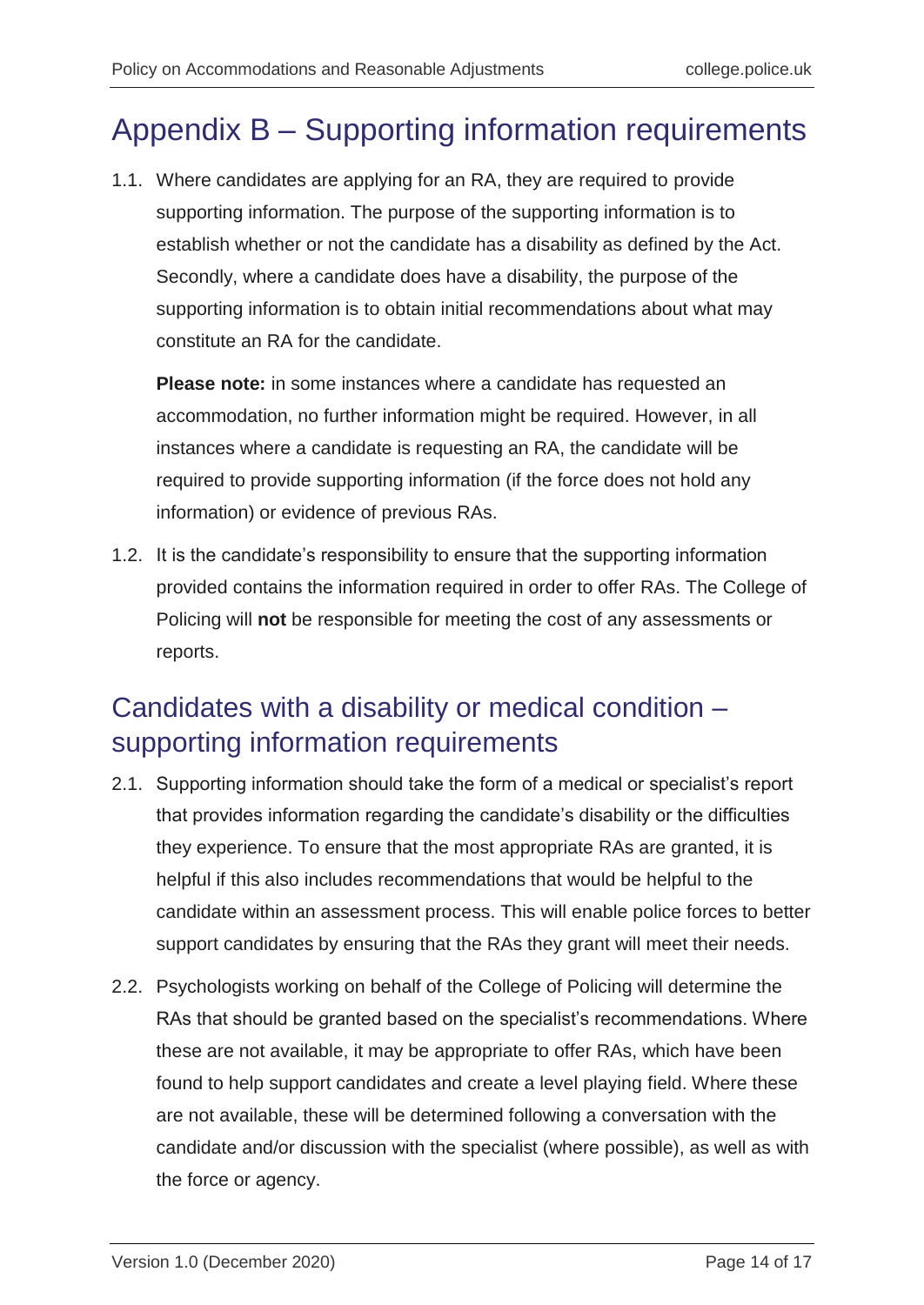### Candidates with neurodiverse conditions – supporting information requirements

3.1. Neurodiversity is an overarching term that applies, but not exclusively, to conditions such as dyslexia, dyspraxia, dyscalculia, attention deficit disorder, SLI and Asperger's syndrome, among other neurodevelopmental differences and hidden disabilities.

### **Diversity reports for neurodiverse conditions**

In most cases, the first step in determining RAs is to ensure that the individual concerned has undergone a formal assessment of their neurodiverse condition.

The aim of an assessment and the resultant report is to:

- determine if someone has a condition under the term neurodiversity
- **EXT** identify the nature of the condition(s) (eg, dyslexia, dyspraxia, dyscalculia or attention deficit disorder)
- **diagnose the specific cognitive processing abilities affected**
- **EXEC** determine the extent of any impairment or difference
- provide practical advice and guidance associated with the diagnosis
- provide recommendations for RAs that support the candidate and the specific impairments diagnosed

A good-quality diagnostic assessment also ensures that the candidate receives the most appropriate advice, guidance and RA(s) to meet the needs of their impairment. It also helps to ensure that there is clarity about what their condition is and avoids the need to generalise about what their needs might be. This can be helpful in ensuring that the candidate receives the appropriate adjustments for their needs.

Candidate diagnostic reports that were completed before the age of 16 will be accepted.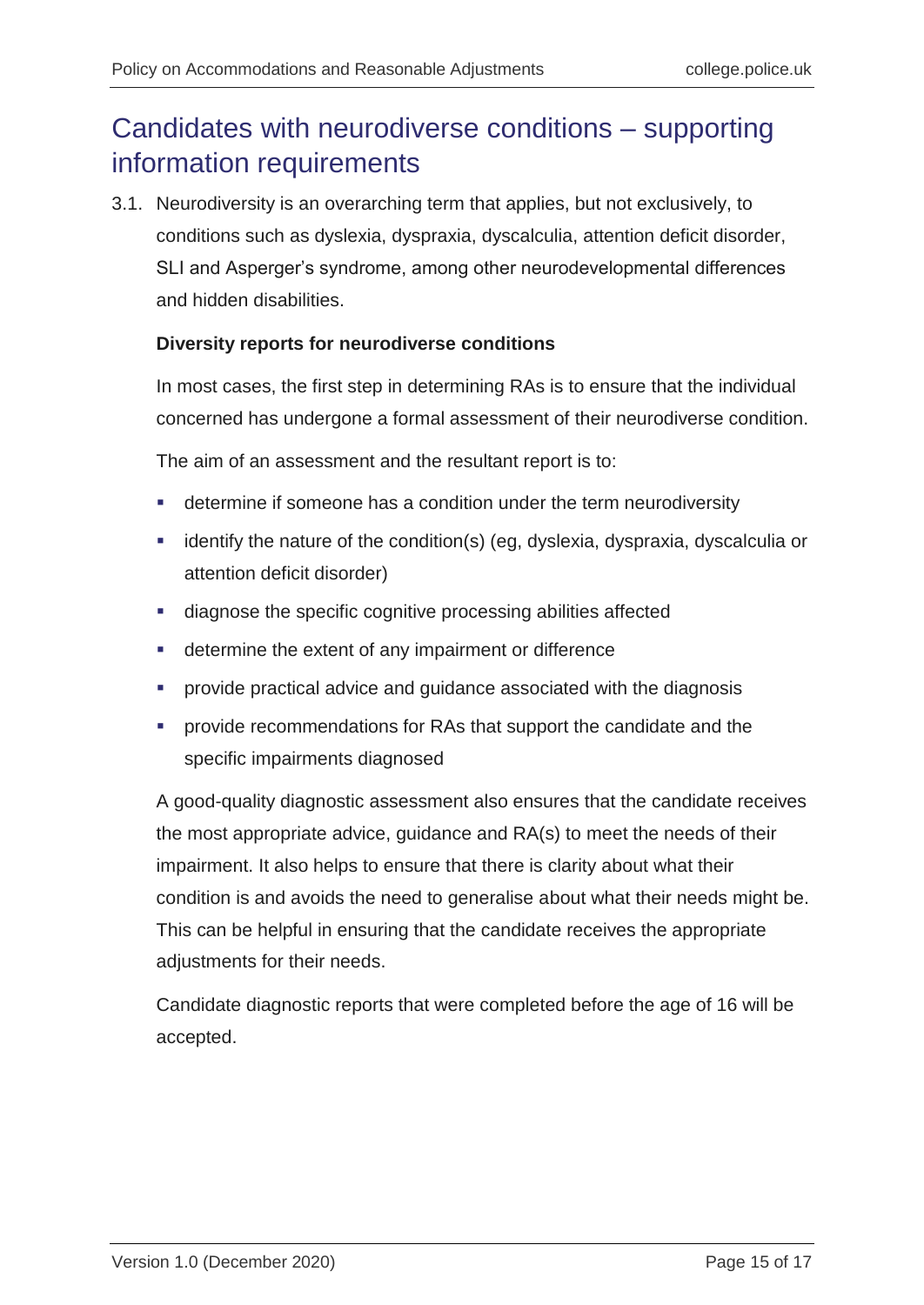### Alternative supporting information for candidates with neurodiverse conditions

- 4.1. While diagnostic assessments for neurodiverse conditions are helpful in providing an accurate picture of an individual's abilities, it is recognised that there can be barriers in obtaining such assessments (for example, the cost of reports).
- 4.2. In support of an application for RAs, alternative forms of supporting information – completed by suitably trained and qualified individuals – will therefore be accepted for candidates who have a neurodiverse condition but do not yet have a diagnostic report. These alternatives include evidence of:
	- exam or assessment access arrangements obtained while in education (known as Form 8)
	- a Disabled Students Allowance report
	- a Study Aids and Study Strategies report completed while in education
	- **a** Workplace Needs Assessment report

**Please note:** in cases where supporting information does not provide specific personal recommendations for assessments, it is likely that standard RAs will be offered, which have been found helpful for candidates who experience this neurodiversity.

### Candidates with a neurodiverse condition whose first language is not English

5.1. Candidates who have a neurodiverse condition, such as dyslexia, in a first language other than English are likely also to have it in English. The same procedures should apply for candidates whose first language is not English. However, please note that the College of Policing is unable to support the translation of supporting information from an individual's native language to English.